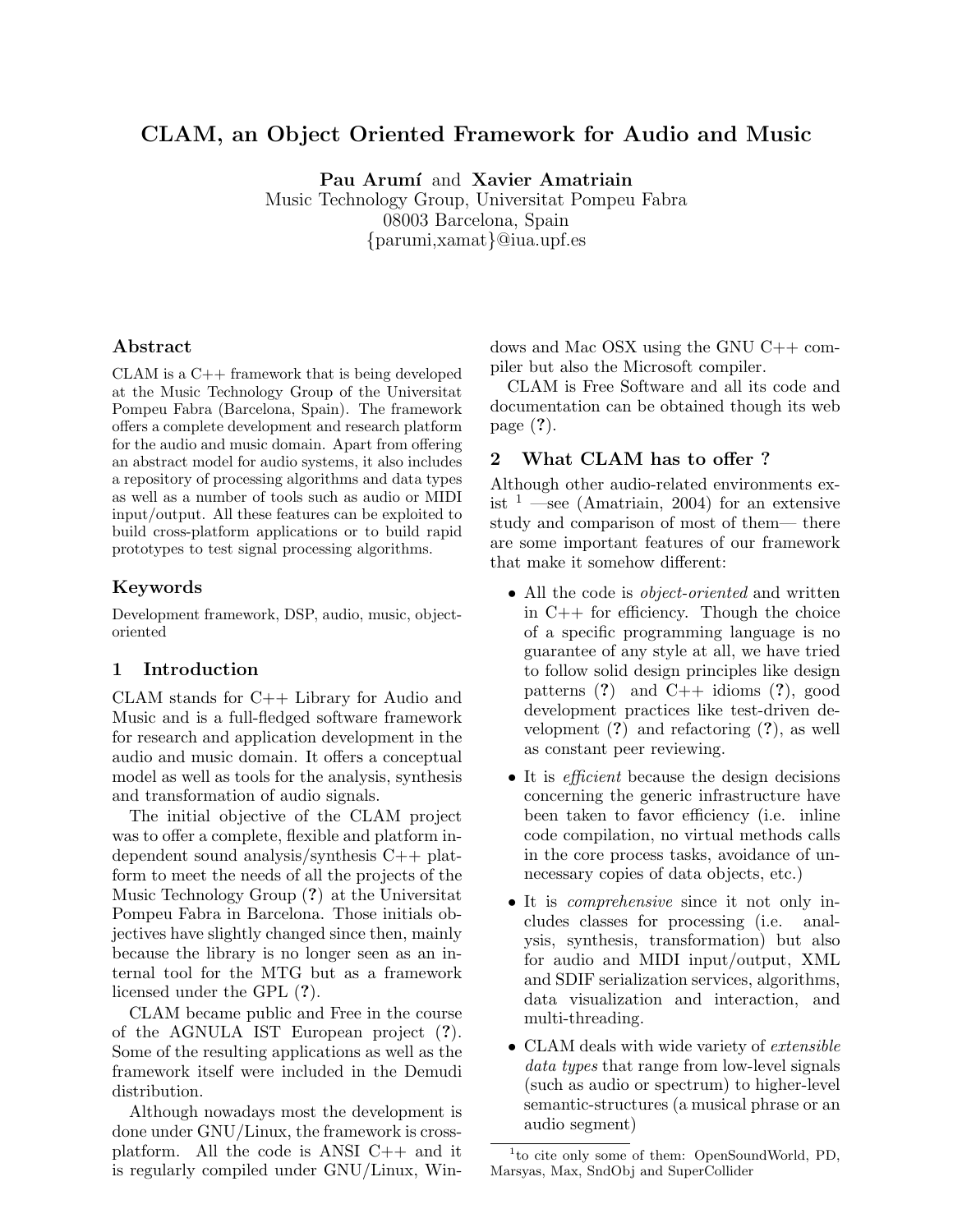

Figure 1: CLAM modules

- As stated before, it is *cross-platform*
- The project is licensed under the GPL terms and conditions.
- The framework can be used either as a regular  $C++$  *library* or as a *prototyping tool.*

In order to organise all these features CLAM is divided into different architectonic modules. Figure 1 shows the modules and submodules that exist in CLAM. The most important ones are those related to the processing kernel, with its repositories and infrastructure modules. Furthermore, a number of auxiliary tools are also included.

In that sense, CLAM is both a black-box and a white-box framework (?). It is black-box because already built-in components included in the repositories can be connected with minimum programmer effort in order to build new applications. And it is white-box because the abstract classes that make up the infrastructure can be easily derived in order to extend the framework components with new processes or data classes.

#### 2.1 The CLAM infrastructure

The CLAM infrastructure is defined as the set of abstract classes that are responsible for the white-box functionality of the framework and

define a related *metamodel*<sup>2</sup>. This metamodel is very much related to the Object-Oriented paradigm and to Graphical Models of Computation as it defines the object-oriented encapsulation of a mathematical graph that can be effectively used for modeling signal processing systems in general and audio systems in particular.

The metamodel clearly distinguishes between two different kinds of objects: Processing objects and Processing Data objects. Out of the two, the first one is clearly more important as the managing of Processing Data constructs can be almost transparent for the user. Therefore, we can view a CLAM system as a set of Processing objects connected in a graph called Network.

Processing objects are connected through intermediate channels. These channels are the only mechanism for communicating between Processing objects and with the outside world. Messages are enqueued (produced) and dequeued (consumed) in these channels, which acts as FIFO queues.

In CLAM we clearly differentiate two kinds of communication channels: ports and controls.

 $2$ The word *metamodel* is here understood as a "model" of a family of related models", see (Amatriain, 2004) for a thorough discussion on the use of metamodels and how frameworks generate them.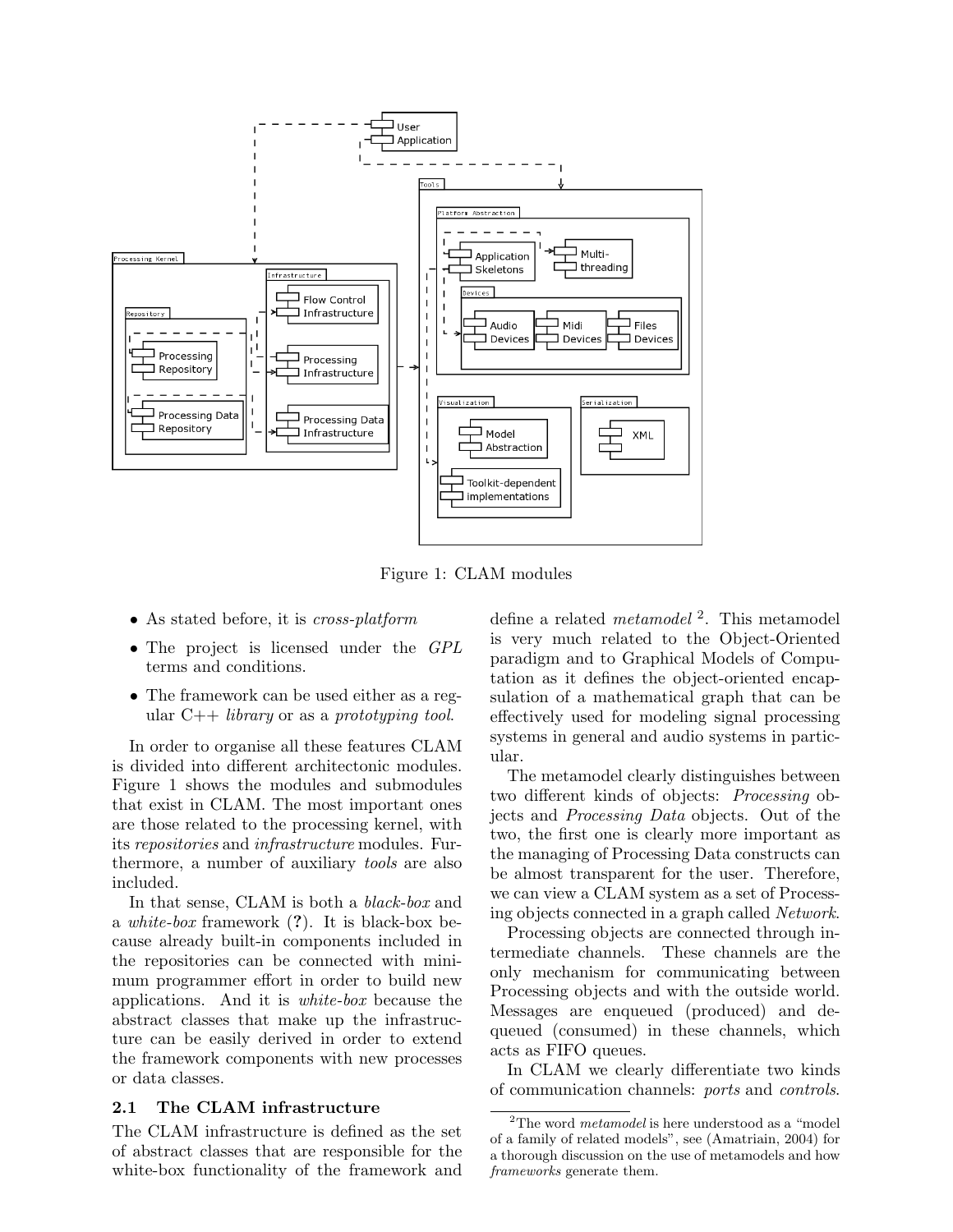Ports have a synchronous data flow nature while controls have an asynchronous nature. By synchronous, we mean that messages get produced and consumed at a predictable —if not fixed rate. And by asynchronous we mean that such a rate doesn't exist and the communication follows an event-driven schema.

Figure 2 is a representation of a CLAM processing. If we imagine, for example, a processing that performs a frequency-filter transformation on an audio stream, it will have an input and an out-port for the incoming audio stream and processed output stream. But apart from the incoming and outcoming data, some other entity —probably the user through a GUI slider might want to change some parameters of the algorithm.

This control data (also called events) will arrive, unlike the audio stream, sparsely or in bursts. In this case the processing would want to receive these control events through various (input) control channels: one for the gain amount, another for the frequency, etc.

The streaming data flows through the ports when a processing is fired (by receiving a  $Do()$ message).

Different processings can consume and produce at different velocities or, likewise, a different number of tokens. Connecting these processings is not a problem as long as the ports are of the same data type. The connection is handled by a FlowControl entity that figures out how to schedule the firings in a way that avoids firing a processing with not enough data in its input-port or not enough space into its outputports.

Configurations: why not just controls? Apart from the input-controls, a processing receives another kind of parameter: the configurations.

Configurations parameters, unlike controls parameters, are dedicated to expensive or structural changes in the processing. For instance, a configuration parameter can decide the number of ports that a processing will have. Therefore, a main difference with controls is that they can only be set into a processing when they are not in running state.

Composites: static vs dynamic It is very convenient to encapsulate a group of processings that works together into a new composite processing. Thus, enhancing the abstraction of processes.

CLAM have two kinds of composites: static

or hardcoded and dynamic or nested-networks. In both cases inner ports and controls can published to the parent processing.

Choosing between the static vs dynamic composites is a trade-off between boosting efficiency or understandability. See in-band pattern in (?).

### 2.2 The CLAM repositories

The Processing Repository contains a large set of ready-to-use processing algorithms, and the Processing Data Repository contains all the classes corresponding to the objects being processed by these algorithms.

The Processing Repository includes around 150 different Processing classes, classified in the following categories: Analysis, ArithmeticOperators, AudioFileIO, AudioIO, Controls, Generators, MIDIIO, Plugins, SDIFIO, Synthesis, and Transformations.

Although the repository has a strong bias toward spectral-domain processing because of our group's background and interests, there are enough encapsulated algorithms and tools so as to cover a broad range of possible applications.

On the other hand, in the Processing Data Repository we offer the encapsulated versions of the most commonly used data types such as Audio, Spectrum, SpectralPeaks, Envelope or Segment. It is interesting to note that all of these classes have interesting features such as a homogeneous interface or built-in automatic XML persistence.

## 2.3 Tools

XML Any CLAM Component can be stored to XML as long as StoreOn and LoadFrom methods are provided for that particular type (?). Furthermore, Processing Data and Processing Configurations –which are in fact Components– make use of a macro-derived mechanism that provides automatic XML support without having to add a single line of code (?).

GUI Just as almost any other framework in any domain, CLAM had to think about ways of integrating the core of the framework tools with a graphical user interface that may be used as a front-end of the framework functionalities.

The usual way to work around this issue is to decide on a graphical toolkit or framework and add support to it, offering ways of connecting the framework under development to the widgets and other graphical tools included in the graphical framework. The CLAM team, however, aimed at offering a toolkit-independent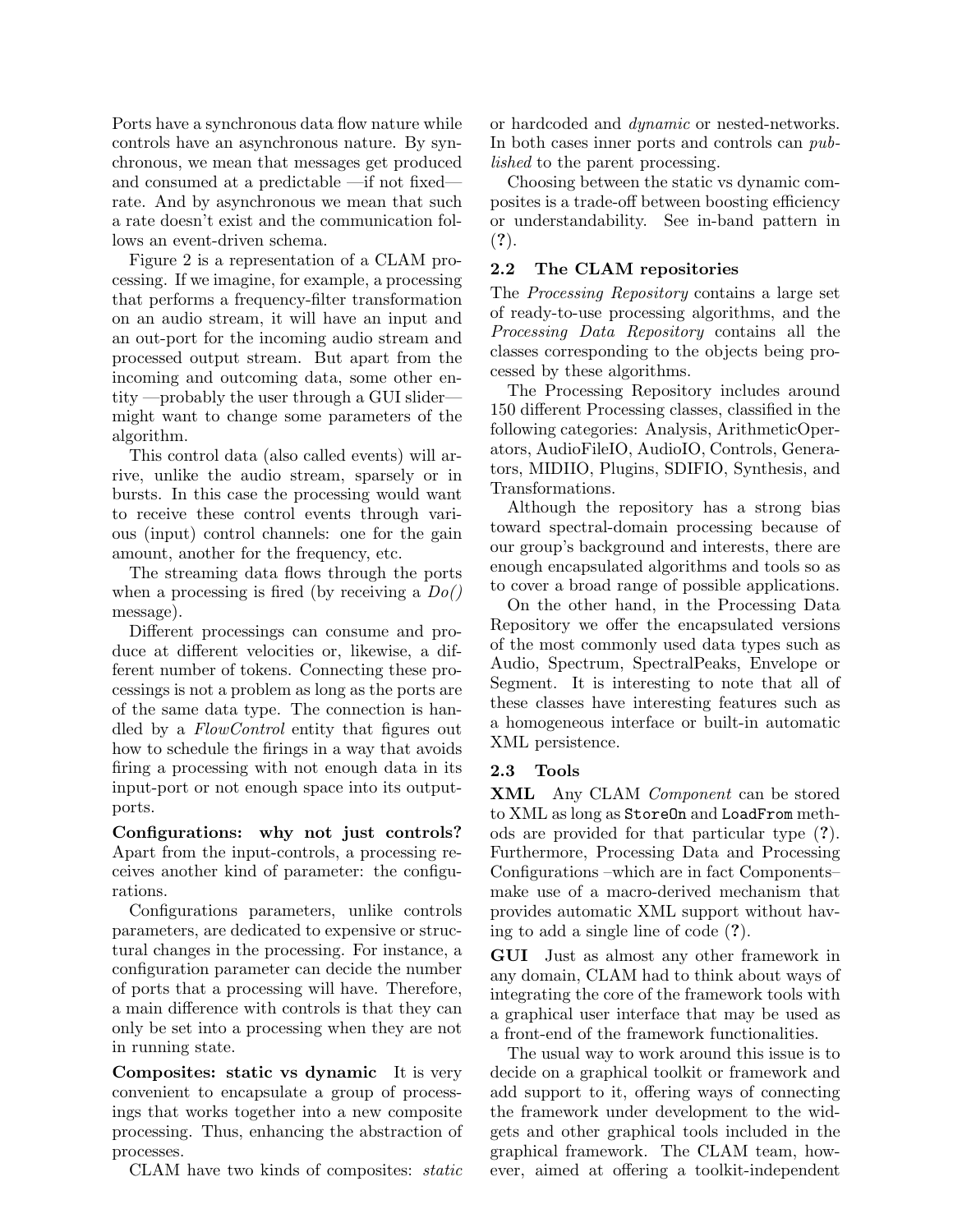

Figure 2: CLAM processing detailed representation

support. This is accomplished through the CLAM Visualization Module.

This general Visualization infrastructure is completed by some already implemented presentations and widgets. These are offered both for the FLTK toolkit (?) and the QT framework (?; ?). An example of such utilities are convenient debugging tools called Plots. Plots offer ready-to-use independent widgets that include the presentation of the main Processing Data in the CLAM framework such as audio, spectrum, spectral peaks...

Platform Abstraction Under this category we include all those CLAM tools that encapsulate system-level functionalities and allow a CLAM user to access them transparently from the operating system or platform.

Using these tools a number of services –such as Audio input/output, MIDI input/output or SDIF file support– can be added to an application and then used on different operating systems without changing a single line of code.

## 3 Levels of automation

The CLAM framework offers three different levels of automation to a user who wants to use its repositories, which can also be seen as different levels of use of the generic infrastructure:

Library functions The user has explicit objects with processings and processing data and calls processings Do methods with data as its parameters. Similarly as any function library.



Figure 3: a CLAM processing network

**Processing Networks** The user has explicit processing objects but streaming data is made implicit, through the use of ports. Nevertheless, the user is in charge of *firing*, or calling a  $Do()$ method without parameters.

Automatic Processing Networks It offers a higher level interface: processing objects are hidden behind a layer called Network, see Figure 3 Thus, instantiation of processing objects are made through passing strings identifiers to a factory. Static factories are a well documented  $C_{++}$  idiom (?) that allow us to decouple the factory class with its registered classes in a very convenient way. They makes the process of adding or removing processings to the reposi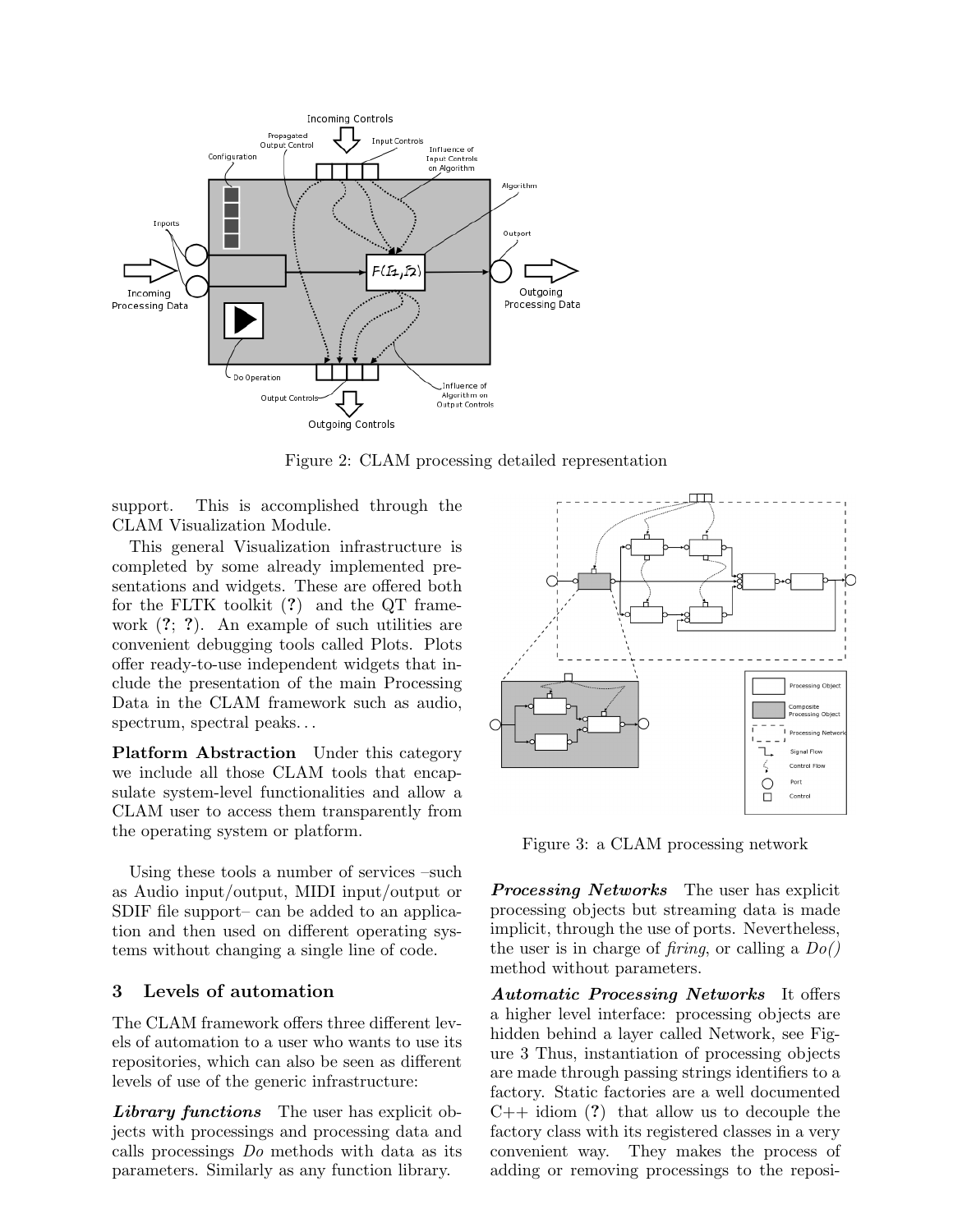tory as easy as issuing a single line of code in the processing class declaration.

Apart from instantiation, the Network class offers interface for connecting the components processings and, most important, it automatically controls the firing of processings (calling its Do method).

Actually, the firing scheduling can follow different strategies, for example a push strategy starting firing the up-source processings, or a pull strategy where we start querying for data to the most down-stream processings, as well as being dynamic or static (fixed list of firings). See (?; ?) for more details on scheduling dataflow systems.

To accommodate all this variability CLAM offers different FlowControl sub-classes which are in charge of the firing strategy, and are pluggable to the Network processing container.

## 4 Integration with GNU/Linux Audio infrastructure

CLAM input/output processings can deal with a different kinds of device abstraction architectures. In the GNU/Linux platform, CLAM can use audio and midi devices through the ALSA layer (?), and also through the portaudio and portmidi (?; ?) layers.

ALSA: ALSA low-latency drivers are very important to obtain real-time input/output processing. CLAM programs using a good soundcard in conjunction with ALSA drivers and a well tuned GNU/Linux system —with the real-time patch— obtains back-to-back latencies around 10ms.

Audio file libraries: Adding audio file writing and reading capability to CLAM has been a very straight-forward task since we could delegate the task on other good GNU/Linux libraries: libsndfile for uncompressed audio formats, libvorbis for ogg-vorbis format and finally libmad and libid3 for the mp3 format.

Jack: Jack support is one of the big to-dos in CLAM. It's planned for the 1.0 release or before —so in a matter of months. The main problem now is that Jack is callback based while current CLAM I/O is blocking based. So we should build an abstraction that would hide this peculiarity and would show those sources and sinks as regular ones.

LADSPA plugins: LADSPA architecture is fully supported by CLAM. On one hand, CLAM can host LADSPA plugins. On the other hand, processing objects can be compiled as LADSPA plugins.

LADSPA plugins transform buffers of audio while can receive control events. Therefore these plugins map very well with CLAM processings that have exclusively audio ports (and not other data types ports) and controls.

CLAM takes advantage of this fact on two ways: The LADSPA-loader gets a .so library file and a plugin name and it automatically instantiate a processing with the correspondent audio ports and controls. On the other hand, we can create new LADSPA plugins by just compiling a C++ template class called LadspaProcessing-Wrapper, where the template argument is the wrapped processing class.

DSSI plugins: Although CLAM still does not have support for DSSI plugins, the recent development of this architecture allowing graphical user interface and audio-instruments results very appealing for CLAM. Thus additions in this direction are very likely. Since CLAM provides visual tools for rapid prototyping applications with graphical interface, these applications are very suitable to be DSSI plugins.

#### 4.1 What CLAM can be used for ?

The framework has been tested on —but also has been driven by— a number of applications, for instance: SMSTools, a SMS Analysis/Synthesis (?) graphical tool; Salto (?), a sax synthesizer; Rappid (?) a real-time processor used in live performances.

Other applications using CLAM developed at the research group includes: audio features extraction tools, time-stretching plugins, voice effect processors, etc.

Apart from being a programmers framework to develop applications, the latest developments in CLAM have brought important features that fall into the *black-box* and *visual builder* categories.

That lets a user concentrate on the research of algorithms forgetting about application development. And, apart from research, it is also valuable for rapid application prototyping of applications and audio-plugins.

# 5 Rappid Prototyping in CLAM

## 5.1 Visual Builder

Another important pattern that CLAM uses is the visual builder which arises from the observation that in a *black-box* framework, when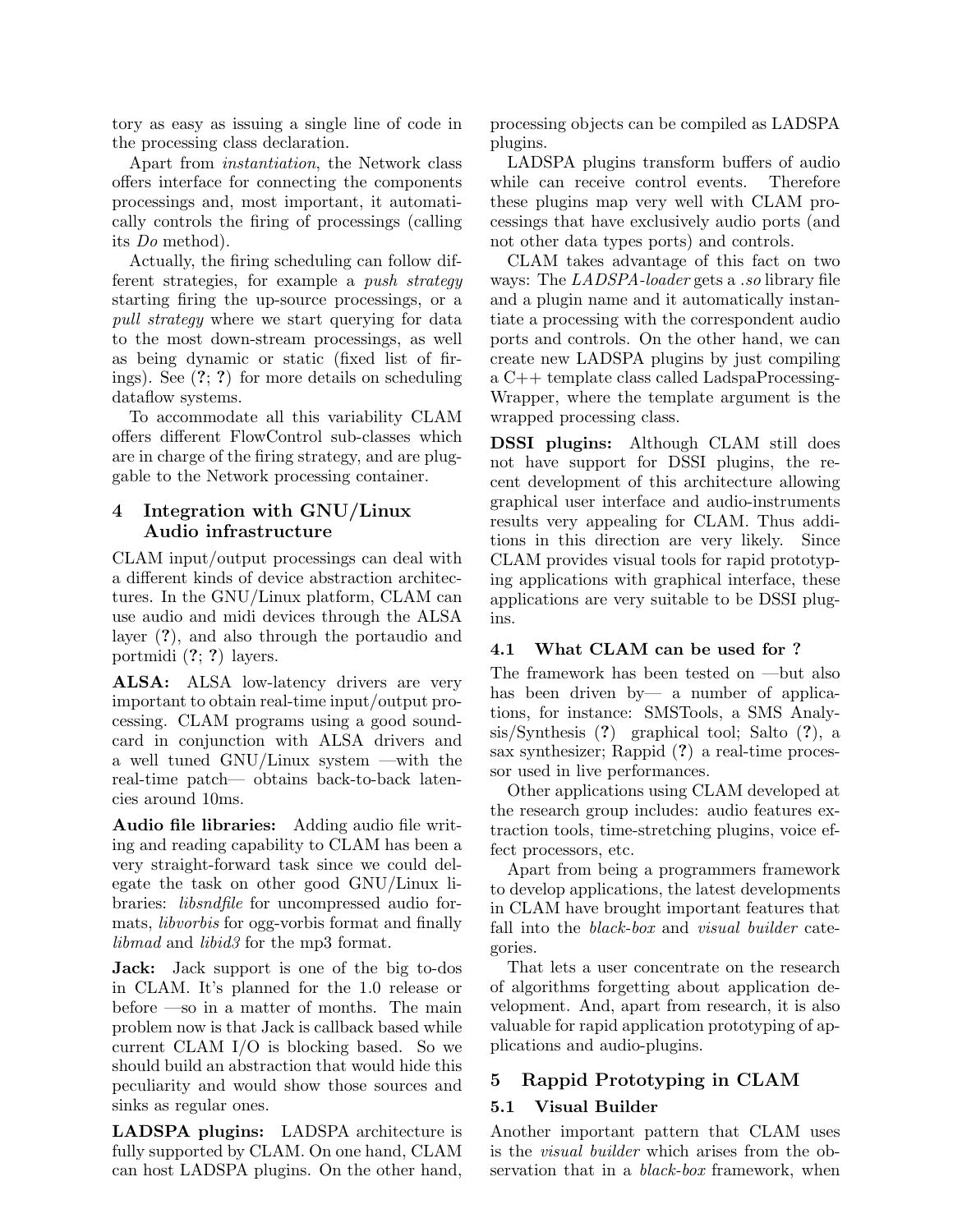

Figure 4: NetworkEditor, the CLAM visual builder

connecting objects the connection script is very similar from one application to another.

Acting as the visual builder, CLAM have a graphical program called NetworkEditor that allows to generate an application –or at least its processing engine– by graphically connecting objects. And another application called Prototyper, that acts as the glue between an application GUI designed with a graphical tool and the processing engine defined with the NetworkEditor.

#### 5.2 An example

Here we will show how we can set up a graphical stand-alone program in just few minutes. The purpose of this program is to make some spectral transformations in real-time with the audio taken from the audio-card, apply the transformations and send the result back to the audiocard. The graphical interface will consist in a simple pane with different animated representations of the result of the spectral analysis, and three sliders to change transformation parameters.

First step: building the processing network (Figure 4) Patching with NetworkEditor is a very intuitive task to do. See Figure 4. We can load the desired processings by dragging them from the left panel of the window. Once in the patching panel, processings are viewed as little boxes with attached inlets and outlets representing its ports and control. The application allows all the typical mouse operations like select, move, delete and finally, connect ports and controls.

Since CLAM ports are typed, not all outports are compatible with all in-ports. For example in the Figure 4, the second processing in the chain is called SMSAnalysis and re-



Figure 5: the QT GUI designer tool

ceives audio samples and produces: sinusoidal peaks, fundamental, several spectrums (one corresponding to the original audio and another corresponding to the residual resulting of subtracting the sinusoidal component).

Connected to SMSAnalysis out-ports we have placed three processings to perform transformations: one for controlling the gain of the sinusoidal component, another to control the gain of the residual component and the last one for shifting the pitch. The latest modifies both sinusoidal and residual components.

Then the signal chain gets into the SMSSynthesis which output the resynthesizes audio ready to feed the AudioOut (which makes the audio-card to sound)

Before starting the execution of the network, we can right click upon any processing view to open a dialog with its configuration. For instance, the SMSAnalysis configuration includes the window type and window size parameters among many others.

Another interesting feature of the NetworkEditor is that it allows loading visual plots widgets for examining the flowing data in any out-port. And also, slider widgets to connect to the in-control inlets.

Once the patch is finished we are ready to move on directly to the graphical user interface.

Second step: designing the program GUI (Figure 5) The screen-shot in Figure 5 is taken while creating a front end for our processing network. The designer is a tool for creating graphical user interfaces that comes with the  $QT$  toolkit  $(?, ?)$ .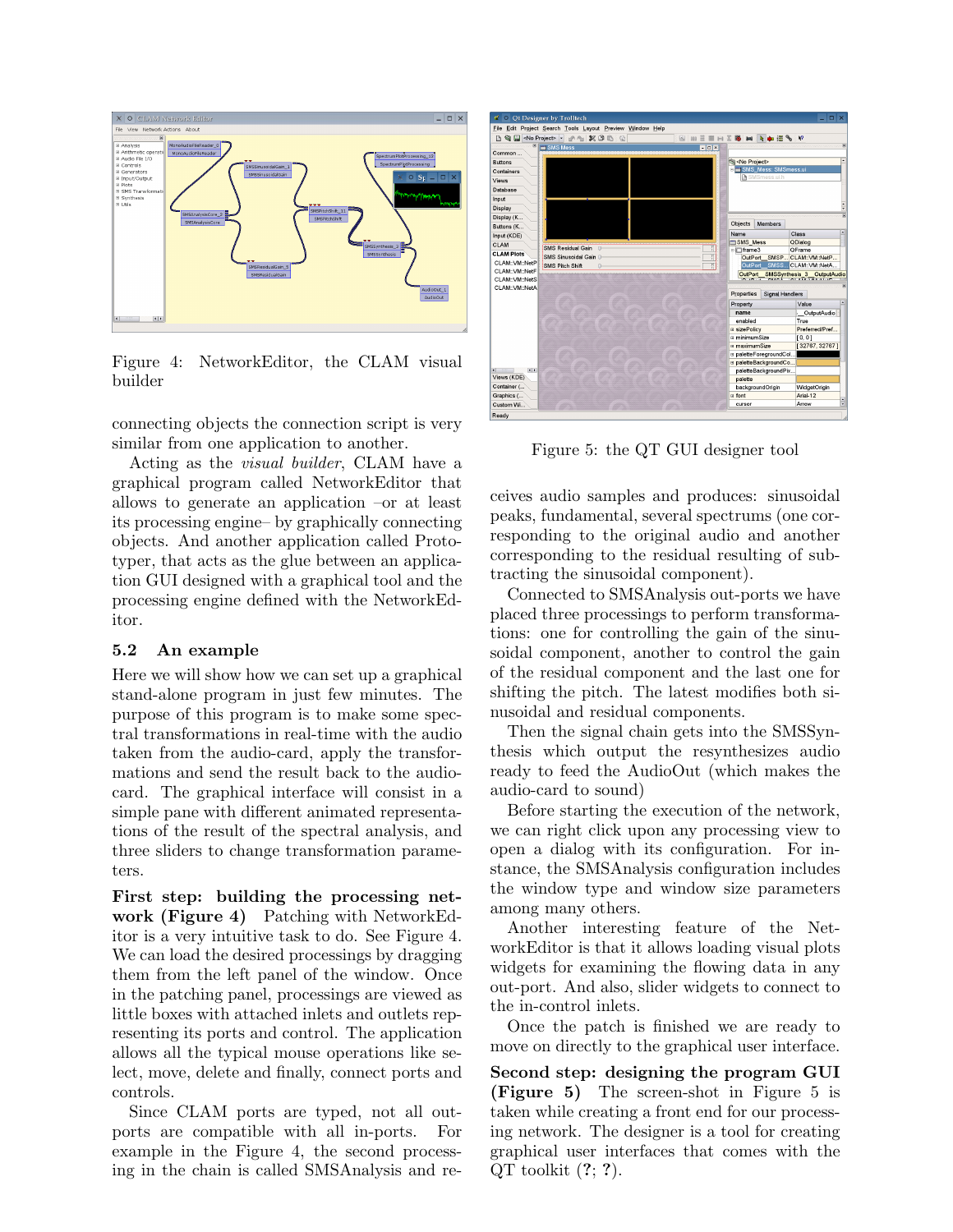| $\circ$             | <b>SMS Mess</b> | $\mathbf{P}$<br>∣×<br>$\Box$ |
|---------------------|-----------------|------------------------------|
| υ<br>mm             | M۸m             |                              |
|                     |                 |                              |
|                     |                 |                              |
| SMS Pitch Shift     |                 | $\%$                         |
| SMS Residual Gain   |                 | $\%$                         |
| SMS Sinusoidal Gain |                 | $\%$                         |
| Play                | Close<br>Stop   |                              |

Figure 6: the running prototype

Normal sliders can be connected to processing in-ports by just setting a suited name in the properties box of the widget. Basically this name specify three things in a row: that we want to connect to an in-control, the name that the processing object have in the network and the name of the specific in-control.

On the other hand we provide the designer with a *CLAM Plots* plugin that offers a set of plotting widgets that can be connected to outports.

In the example in Figure 5 the black boxes corresponds to different plots for spectrum, audio and sinusoidal peaks data.

Now we just have to connect the plots widgets by specifying —like we did for the sliders— the out-ports we want to inspect.

We save the designer *ui* file and we are ready to run the application.

Third step: running the prototype (Figure 6) Finally we run the prototyper program. Figure 6. It takes two arguments, in one hand, the xml file with the network specification and in the other hand, the designer ui file.

This program is in charge to load the network from its xml file —which contains also each processing configuration parameters— and create objects in charge of converting QT signals and slots with CLAM ports and controls.

And done! we have created, in a matter of minutes, a prototype that runs fast  $C++$  compiled code without compiling a single line.

## 6 Conclusions

CLAM has already been presented in other conferences like the OOPSLA'02  $(?; ?)$  but since then, a lot of progress have been taken in different directions, and specially in making the framework more black-box with visual builder tools.

CLAM has proven being useful in many applications and is becoming more and more easy to use, and so, we expect new projects to begin using the framework. Anyway it has still not reached a the stable 1.0 release, and some improvements needs to be done.

See the CLAM roadmap in the web (?) for details on things to be done. The most prominent are: Library-binaries and separate submodules, since at this moment modularity is mostly conceptual and at the source code organization level. Finish the audio featureextraction framework which is work-in-progress. Simplify parts of the code, specially the parts related with processing data and configurations classes. Have working nested networks

# 7 Acknowledgements

The authors wish to recognize all the people who have contributed to the development of the CLAM framework. A non-exhaustive list should at least include Maarten de Boer, David Garcia, Miguel Ramírez, Xavi Rubio and Enrique Robledo.

Some of the the work explained in this paper has been partially funded by the Agnula Europan Project num.IST-2001-34879.

## References

- A. Alexandrescu. 2001. Modern C++ Design. Addison-Wesley, Pearson Education.
- X. Amatriain, P. Arumí, and M. Ramírez. 2002a. CLAM, Yet Another Library for Audio and Music Processing? In Proceedings of the 2002 Conference on Object Oriented Programming, Systems and Application (OOPSLA 2002)(Companion Material), Seattle, USA. ACM.
- X. Amatriain, M. de Boer, E. Robledo, and D. Garcia. 2002b. CLAM: An OO Framework for Developing Audio and Music Applications. In Proceedings of the 2002 Conference on Object Oriented Programming, Systems and Application (OOPSLA 2002)(Companion Material), Seattle, USA. ACM.

X. Amatriain. 2004. An Object-Oriented Meta-